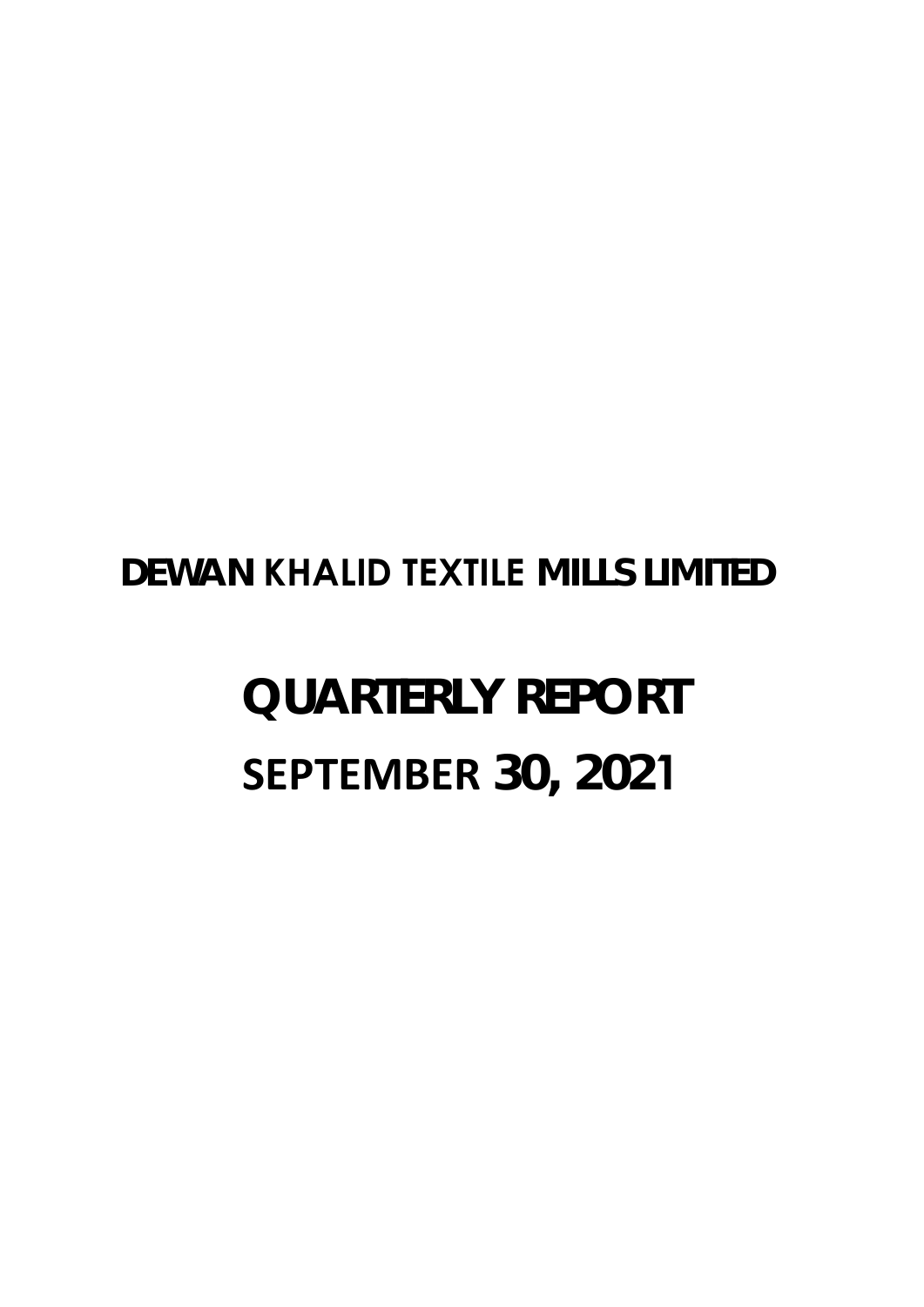## **IN THE NAME OF ALLAH; THE MOST GRACIOUS AND MERCIFUL**

## IF YE GIVE THANKS, I WILL GIVE YOU MORE **(HOLY QURAN)**

The Board of Directors of your Company is pleased to present unaudited condensed interim financial statements for the first quarter ended September 30, 2021 in compliance with the requirements of section 237 of the Companies Act, 2017 and code of corporate governance issued by Securities and Exchange Commission of Pakistan.

## **Operating results (Factory Shutdown):**

Company's net revenue (Stock Sales) for first quarter was Rs. 10.535 million as compared to net revenue of nil of the corresponding period of last year due to closure of operations. The Company, for the time being, has suspended its manufacturing operations since August 2016 which could not be resumed due to adverse scenario faced by the industry, lesser market demand and working capital constraints.

The condensed interim financial statements have been prepared using going concern assumption as the company has approached its lenders for further restructuring of its liabilities, which is in process. Management is hopeful that such revision will be finalized soon which will enable the company to resume its operations.

### **Future Outlook**

Management is endeavoring to resume the production of the company as soon as the situation in near future improves, restructuring of the company is finalized and sufficient working capital is provided. At present, it is becoming more difficult to compete in international market, due to continues increase in cotton prices i.e., local (KCA Rate Rs.15,300/‐Maund) as well as international cotton markets (New York Cotton @ \$1.09/Lbs.) both are touching to a decade high price, higher cost of production, uncertainties in currency devaluation, increase in inflation and overall political & economic conditions. Even though the Government implemented policy measures to control the inflation, however, still a lot needs to be done to bring it to quite manageable level. The raw material availability at competitive prices, currency stability and most importantly the Country's ability to keep up the export orders' momentum will primarily determine the times ahead. Some further initiatives from the government are also expected to make the textile industry sustainable, especially smooth supply of Power at affordable tariff, continuation of long-term concessionary financing facility for boosting investments in new capacity expansion and up‐gradation of technology. The government should also encourage local production and import substitution through duty cut, tax incentives on investment in manufacturing and early release of tax refunds, and it should create a level playing field for domestic supplies compared to imports.

### **Conclusion**

In conclusion, we bow beg and pray to Almighty Allah, Rahman-o-Rahim, in the name of our beloved Prophet Muhammad (Peace be upon him) for the continued showering of his blessings, Guidance, strength, health and prosperity to us, our company, country and nation, and also pray to Almighty Allah to bestow peace, Harmony, brotherhood and unity in true Islamic spirit to whole of Muslim Ummah; Ameen: Summa Ameen

LO‐MY LORD IS INDEED HEARER OF PRAYER (HOLY QURAN)

By and under Authority of the Board of Directors

**Ishtiaq Ahmed** 

**Chief Executive Officer** 

**Hargon Iqbal Chairman Board of Directors** 

Dated: October 26, 2021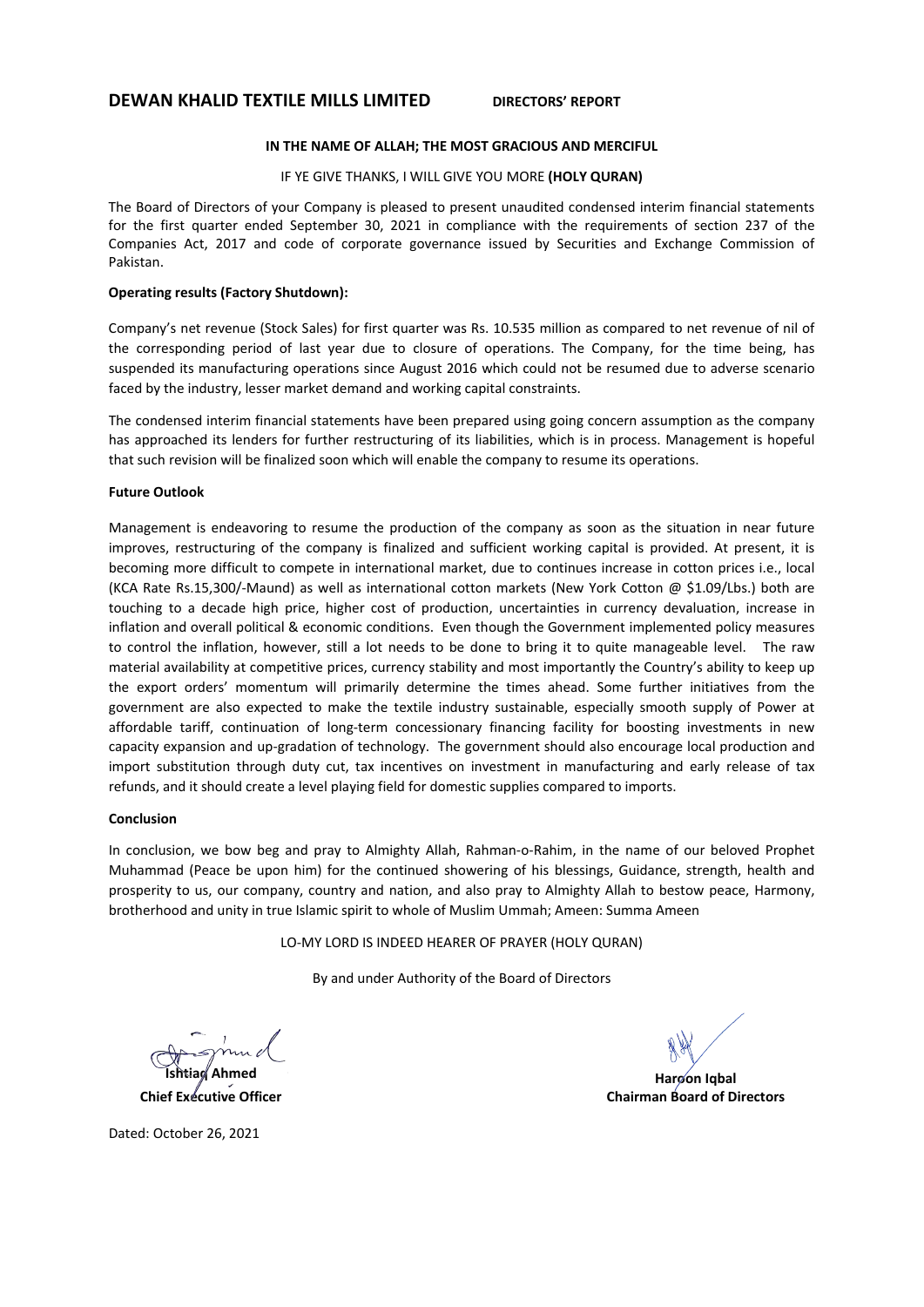# ديوان خالد ٹيکسٹا کل لمز لمیپٹر ڈائریکٹرزر یورٹ

محتر مشيئر بولڈرز، السلام عليم، آپ کی ٹینی کے بورڈ آف ڈائریکٹر دکپنیزا یکٹ، 2017 کی دفعہ 237 اورسیکیو رٹی اینڈ ایکسچینج کمیشن آف پاکستان کے جاری کوڈ آف کارپوریٹ گورنس کے تحت 30 ستمبر 2021ء کو تم ہونے والی پہلی سہ ماہی کے غیر آ ڈٹ شدہ عبوری مالیاتی حسابات پیش کررہے ہیں۔

بالماتي نتائج وركار كردگي: (بيدادار معطل)

یہلی سہ ماہی کے دوران کمپنی کےخالص فروحت (اسٹاک)مبلغ 10.535 ملین روپےرہمی اورگز شتہ سال کی پہلی سہ ماہی میں پیداوار معطل ہونے کی دیہ سے صفر رہی کے پنی نے وقتی طور پراگست 2016ء سے اپنی پیدادار کے کمل کو مطل کر دیا ہے جوکہ صنعت میں مارسے ، مارکیٹ میں طلب کی کمی اورکام چلانے کے لیے سرمایہ میں کمی کی دجہ سے

مالیاتی حسابات چلتی ہوئی کمپنی کے جاری کر دہ امور کے تحت مرتب <sub>کئے</sub> گئی کیونکہ کمپنی نے اپنے قرمز اس کے حوالے سے دوبار دیتر تیب کیلئے قرض خواہوں سے رابطہ کیاہے جوان کے زیرغور ہے ۔انظامیہ کامید ہے کہ پیٰظر ٹانی حلد کمل ہوجائے گی جس سے کمپنی کواپنی پیداوار بھال کرنے میں مدد ملے گی۔

# متغنل وايك نظر:

اس وقت مقا مي روئي (KCA ريٹ 15,300 روپے من ) کے ساتھ ساتھ اعزیشنل کاش مارکیٹس (تیویا رک کاش \$1.09/Lb ) کی زیا دہ قیمتوں ،زیا دہ پیداواری لاگت، کرنسی کی تمدر میں کمی اورا فراط زرمیں اضاف معاشی اورسای عدم استحکام کے باعث بین الاقوامی مار باسکر استشکل ہوتا جار ہاہے ۔اگرچہ حکومت نے مہنگائی پرقابو پانے کےلئے پالیسی اقد امات رعمل درآ مدکیا،تا ہم اسے قابل انتظام پلح پر لانے کےلئے ابھی بہت کچھ کرنے کی ضرورت ہے ۔خام مال کی دستیانی اورقیتیں،کرنسی کو پنجھماورسب سے اہم ہے کہ برآمداتی آرڈرز کی رفیارکوبرقرارر کھیکی ملکی صلاحیت ہنیا دی طور پر آنے والے وقت کاتعین کرےگی ساسٹیٹ ہیں آف پاکستان کی طرف سے دی جانے والی عارضی اقتصادی ری فنانس سہولت کے نتیجے میں اگلے مالی کے آغازے پیداواری صلاحیتوں میں اضافہ ہوگا۔ برآ مدی آرڈ رز کی موجودگی بڑھتی ہوئی صلاحیتوں کو پورا کرنے اورملک کی معاشی خوشحا لی کے لیےا ہم ہوں گی۔ ٹیکشائل امڈسٹر**ی کو پ**ھنجم بنانے کے لیے حکومت کی اس سے مزید اقد امات خاص طور پرستی قیمت پر گیس کی مستقل فراہمی ،نئ صلاحیت میں توسیع اور ٹیکنالوجی کی اپ گریڈیشن میں سرمایہ کارکی میں افغان کی میں اس کی توقیق ہے کے حکومت کوڈیوٹی س مینوفیکچرنگ میں سر مارکاری پیکس کی مراعات اور پر آمدکنندگان کے لیے لیکس ریفنڈ کی جلدا تر اے ذریعے مقامی پیداوارد درآمد کے متبادل کی بھی حوصلہا فزائی کرنی جا ہےاورا ہے درآمدات کے مقابلے میں گھریلورسد کے لیے برابری کامیدان بنانا چاہئے۔

الخباد تشكراوزنيجه آخر میںہم اللہ تعالیٰ رحمٰن ورحیم سے دعا کرتے ہیں کہ واپنے سبیب حضرت مجم<sup>ع</sup>لیٰ تھے کے شکسا <sub>ت</sub>کرم ہم کے اس کے ساتھ کے اس کے جوکہ بیصرف ہم پر بلکہ ہاری کمپنیااورہارے ملک دقوم ربھی اپنی رحمت ما زل کرے ہم اللہ تعالیٰ سے ربھی دعا کرتے ہیں کہ تم مسلم اتمہ کے مابین صبح اسلامی حذب اخوت اور بھائی حارکی پیدا کرے۔ آبلن فميرآبلن۔

میراپروردگاریقیناً ہماری دعا وَں کو سنتاہے۔(قمر آن کریم) بورڈ آف ڈائر یکٹرزگی جانب سے

**ارون ا قبارًا پ**ه پ چیئر مین بورڈ آف ڈائر یکٹرز

)، ۱۱۰۰۰ - میل<br>ا<mark>شتیاق احم</mark>ر چيف! يلزيكو کراچي؛ مودى: 26اكتوبر 2021ء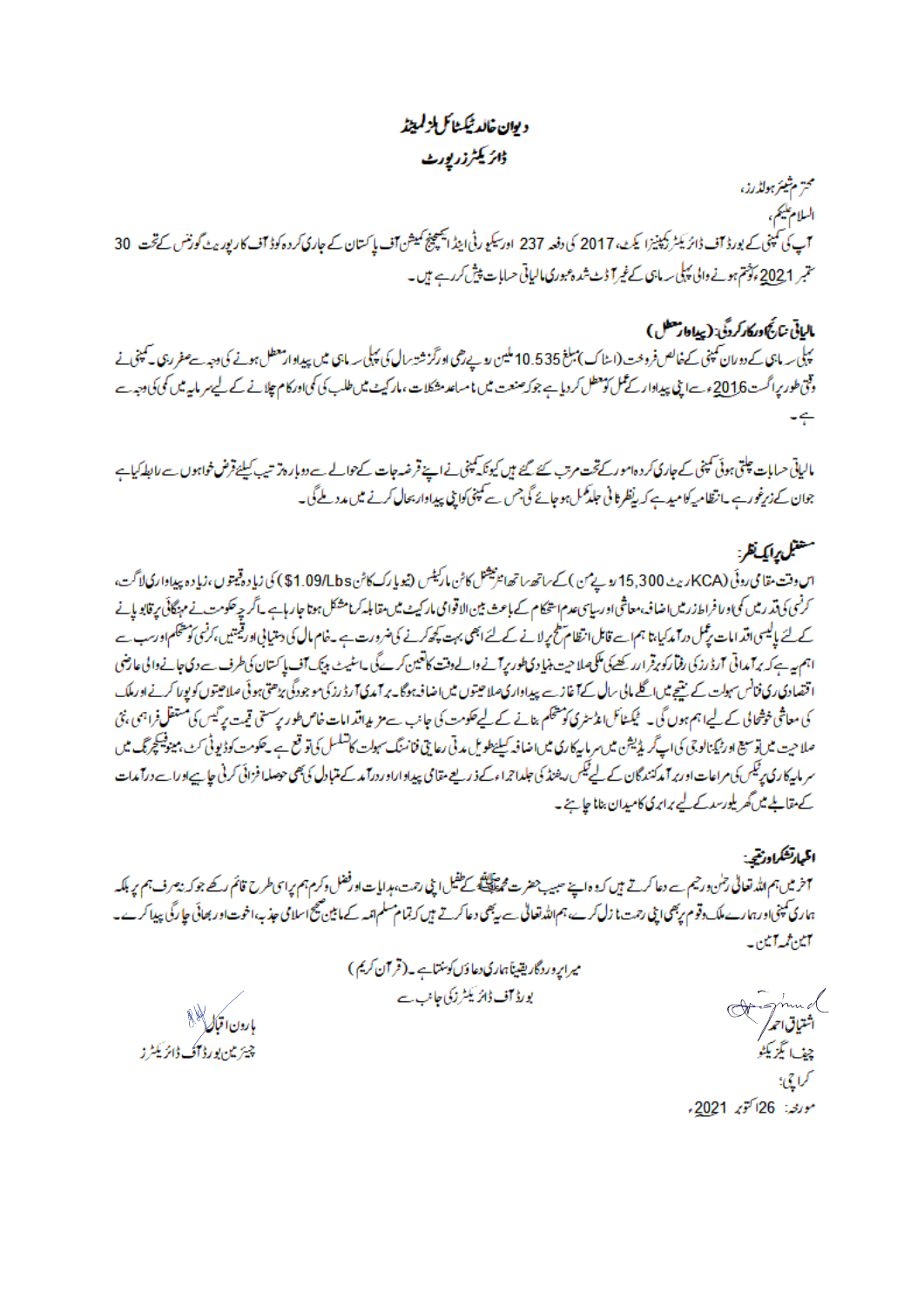# **DEWAN KHALID TEXTILE MILLS LIMITED CONDENSED INTERIM STATEMENT OF FINANCIAL POSITION AS AT 30TH SEPTEMBER, 2021**

|                                                                                                     |              | (Un-Audited)<br>July-Sept<br>2021 | (Audited)<br><b>June 30,</b><br>2021 |
|-----------------------------------------------------------------------------------------------------|--------------|-----------------------------------|--------------------------------------|
| <b>EQUITY AND LIABILITIES</b>                                                                       | <b>Notes</b> | --------- (Rupees) --             |                                      |
| <b>SHARE CAPITAL &amp; RESERVES</b>                                                                 |              |                                   |                                      |
| Authorized share capital<br>15,000,000 (June 30, 2021: 15,000,000) ordinary shares of Rs. 10/- each |              | 150,000,000                       | 150,000,000                          |
| Issued, subscribed and paid-up capital                                                              |              | 96,107,590                        | 96,107,590                           |
| Revenue reserves                                                                                    | 6            | (659,007,093)                     | (654, 144, 410)                      |
| Revaluation surplus on property plant and equipment (Capital reserve)                               |              | 374,494,549                       | 381,143,840                          |
|                                                                                                     |              | (188, 404, 954)                   | (176, 892, 980)                      |
| <b>NON CURRENT LIABILITIES</b>                                                                      |              |                                   |                                      |
| Provision for staff gratuity                                                                        |              | 17,295,063                        | 17,295,063                           |
| Deferred taxation                                                                                   |              | 98,784,132                        | 101,500,039                          |
|                                                                                                     |              | 116,079,195                       | 118,795,102                          |
| <b>CURRENT LIABILITIES</b>                                                                          |              |                                   |                                      |
| Trade and other payables                                                                            |              | 152,765,543                       | 151,501,210                          |
| Mark-up accrued on loans                                                                            |              | 102,017,570                       | 99,425,547                           |
| Short term borrowings                                                                               |              | 352,083,141                       | 355,583,140                          |
| Unclaimed dividend                                                                                  |              | 334,741                           | 334,741                              |
| Current and over due portion of syndicated long term loan                                           |              | 104,007,672                       | 104,007,672                          |
|                                                                                                     |              | 711,208,667                       | 710,852,310                          |
| <b>CONTINGENCIES AND COMMITMENTS</b>                                                                | 7            |                                   |                                      |
|                                                                                                     |              | 638,882,908                       | 652,754,432                          |
| <b>ASSETS</b>                                                                                       |              |                                   |                                      |
| <b>NON CURRENT ASSETS</b>                                                                           |              |                                   |                                      |
| Property, plant and equipments                                                                      | $\pmb{8}$    | 553,735,156                       | 566,048,352                          |
| Long term investment                                                                                | 9            |                                   |                                      |
| <b>CURRENT ASSETS</b>                                                                               |              |                                   |                                      |
| Stores and spares                                                                                   |              | 14,071,348                        | 14,071,348                           |
| Stock-in-Trade                                                                                      |              | 42,876,975                        | 49,078,145                           |
| Trade debtors - Unsecured                                                                           |              | 2,076,484                         | 2,116,861                            |
| Advances - Considered good                                                                          |              | 70,000                            | 70,000                               |
| Short term deposit & other receivable                                                               |              | 8,141,758                         | 10,185,522                           |
| Taxes recoverable - Net                                                                             |              | 10,132,326                        | 10,188,945                           |
| Cash and bank balances                                                                              |              | 7,778,861                         | 995,259                              |
|                                                                                                     |              | 85, 147, 752                      | 86,706,080                           |
|                                                                                                     |              |                                   |                                      |

*The annexed notes form an integral part of these condensed interim financial statements*

nur e  $\mathcal C$ 

**Ishtiaq Ahmed**<br>CEO & Director

**Chief Financial Officer** 

**638,882,908 652,754,432**

**Chairman Board of Directors Muhammad Irfan Ali Haroon Iqbal**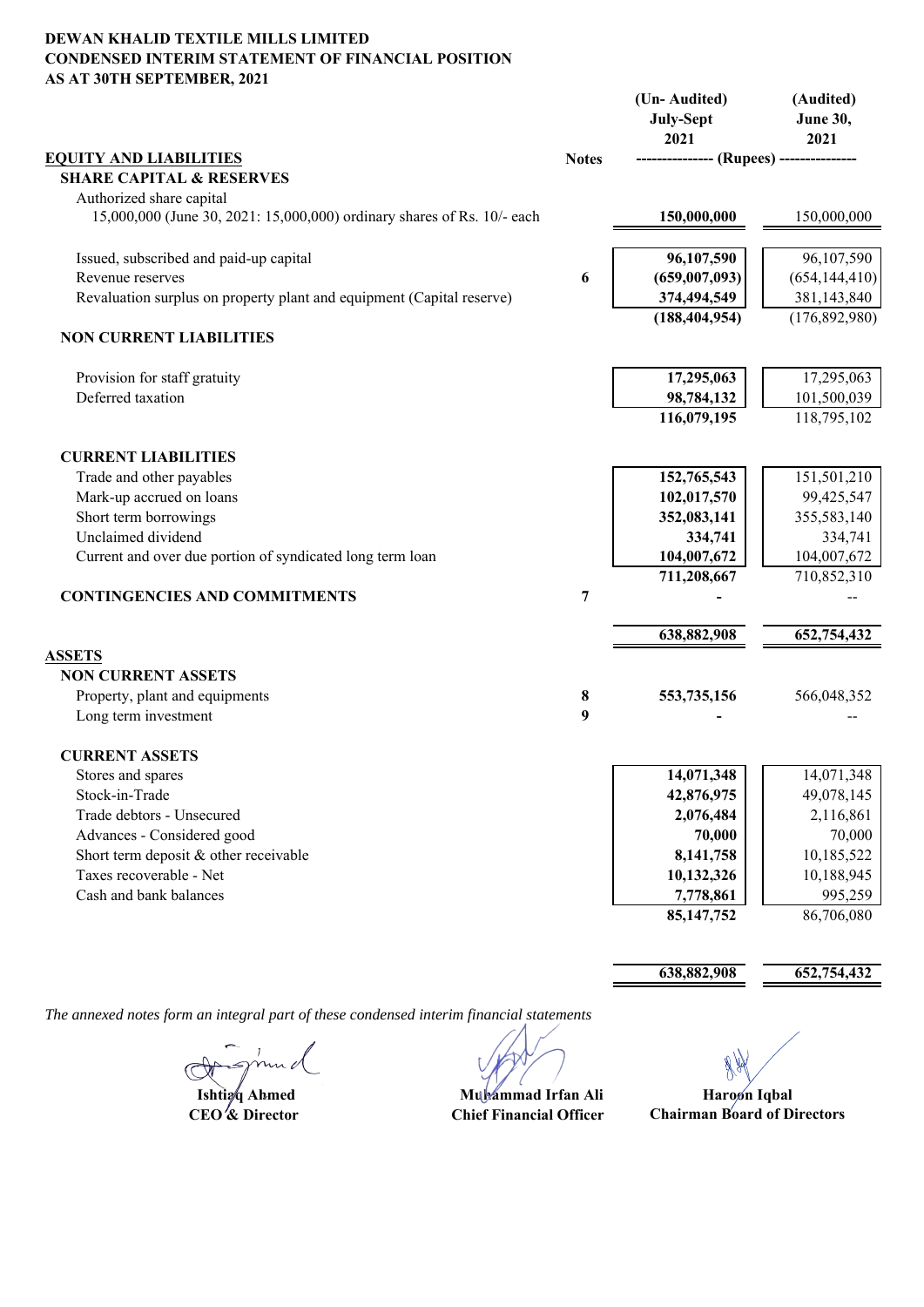# **DEWAN KHALID TEXTILE MILLS LIMITED CONDENSED INTERIM STATEMENT OF PROFIT OR LOSS (UN-AUDITED) FOR THE FIRST QUARTER ENEDED 30TH SEPTEMBER 2021**

|                                              |              | <b>July-Sept</b><br>2021 | July-Sept<br>2020 |
|----------------------------------------------|--------------|--------------------------|-------------------|
|                                              | <b>Notes</b> | ----------- (Rupees) -   |                   |
| Sales - net                                  |              | 10,534,833               |                   |
| Cost of sales                                |              | (19,976,604)             | (14, 931, 462)    |
| Gross (loss)                                 |              | (9,441,771)              | (14, 931, 462)    |
| <b>Operating Expenses</b>                    |              |                          |                   |
| Administrative and general expenses          |              | (1,987,896)              | (2,129,169)       |
| Reversal of provision against doubtful debts |              |                          | 3,865,000         |
|                                              |              | (1,987,896)              | 1,735,831         |
| <b>Operating (loss)</b>                      |              | (11, 429, 667)           | (13, 195, 631)    |
| Finance cost                                 | 10           | (2,666,529)              | (2,595,602)       |
| (Loss) before taxation                       |              | (14,096,196)             | (15,791,233)      |
| Taxation                                     |              |                          |                   |
| - Current                                    |              | (131, 685)               |                   |
| - Deferred                                   |              | 2,715,907                | 3,083,752         |
|                                              |              | 2,584,222                | 3,083,752         |
| (Loss) after taxation                        |              | (11,511,974)             | (12,707,481)      |
| (Loss) per share - basic and diluted         | 13           | (1.20)                   | (1.32)            |

**Ishtiaq Ahmed CEO & Director** 

**Muhammad Irfan Ali Chief Financial Officer**

**Chairman Board of Directors Haroon Iqbal**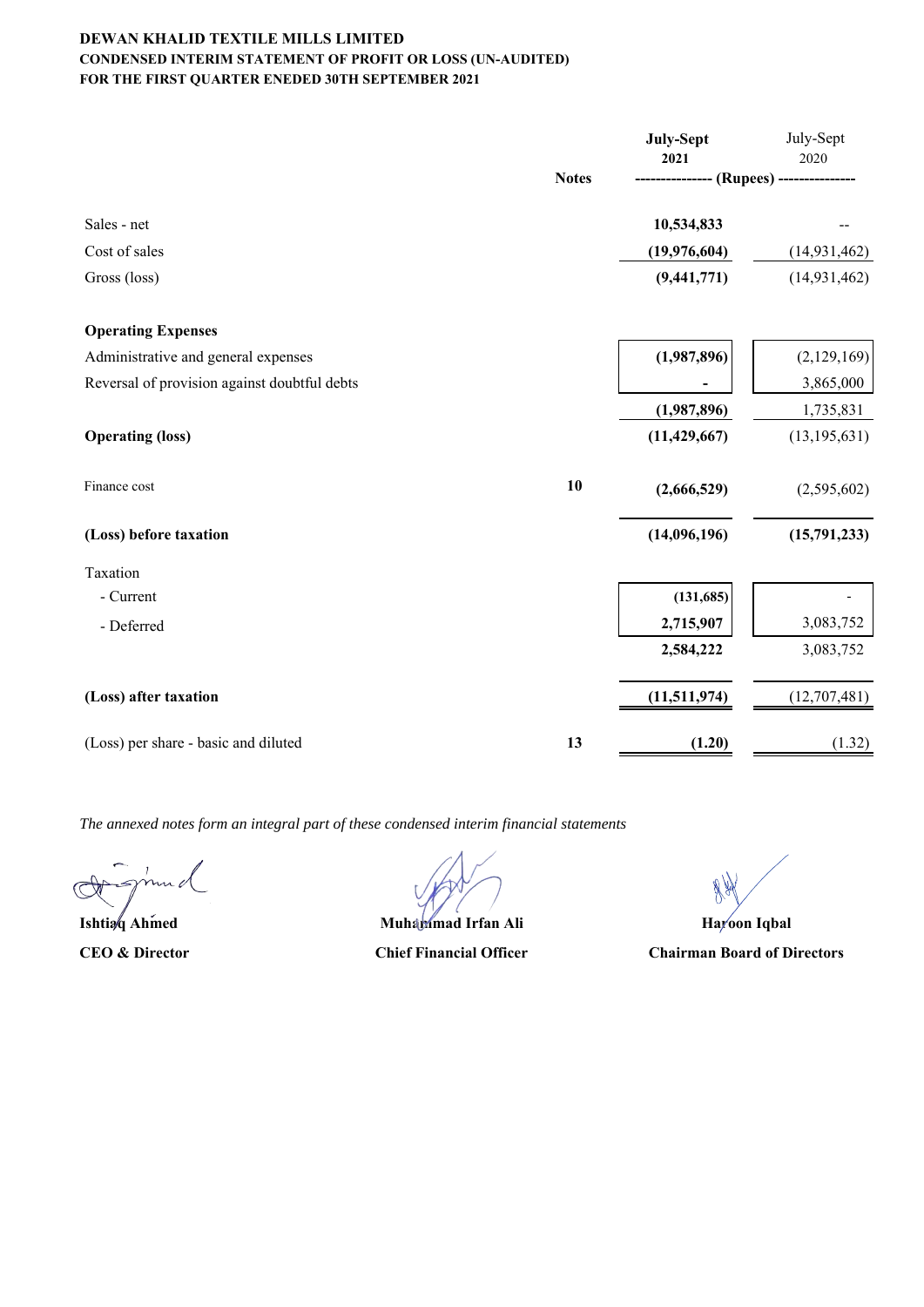# **DEWAN KHALID TEXTILE MILLS LIMITED CONDENSED INTERIM STATEMENT OF COMPREHENSIVE INCOME (UN-AUDITED) FOR THE FIRST QUARTER ENEDED 30TH SEPTEMBER 2021**

|                                                 | <b>July-Sept</b><br>2021  | July-Sept<br>2020        |
|-------------------------------------------------|---------------------------|--------------------------|
|                                                 | -----------               | (Rupees) --------------- |
| (Loss) for the period                           | (11,511,974)              | (12,707,481)             |
| Other comprehensive income:                     |                           |                          |
| Effect of change in tax rates on balance        |                           |                          |
| of revaluation on property, plant and equipment |                           |                          |
| Total comprehensive (loss) for the period       | $(11,511,9\overline{74})$ | (12,707,481)             |

**Ishti**<sup>d</sup>q Ahmed

**CEO & Director** 

**Muhammad Irfan Ali Chief Financial Officer**

**Chairman Board of Directors Haroon** Iqbal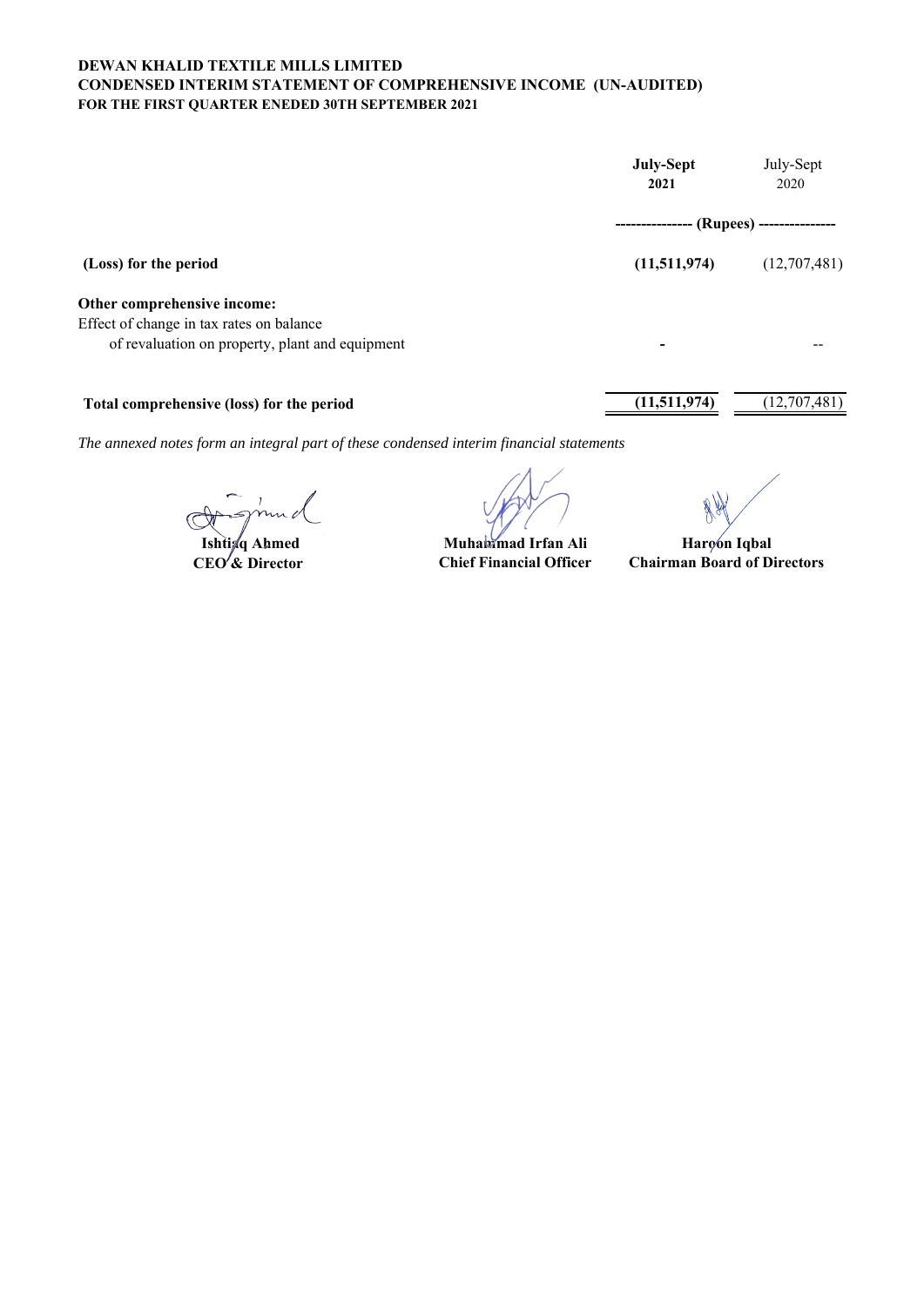# **DEWAN KHALID TEXTILE MILLS LIMITED CONDENSED INTERIM STATEMENT OF CASH FLOWS (UN-AUDITED) FOR THE FIRST QUARTER ENEDED 30TH SEPTEMBER 2021**

|                                                          | <b>Note</b> | <b>July-Sept</b><br>2021 | July-Sept<br>2020 |
|----------------------------------------------------------|-------------|--------------------------|-------------------|
|                                                          |             | --- (Rupees) --          |                   |
| <b>CASH FLOW FROM OPERATING ACTIVITIES</b>               |             |                          |                   |
| (Loss) before Taxation                                   |             | (14,096,196)             | (15,791,233)      |
| <b>Adjustment for Non-Cash and Other Items:</b>          |             |                          |                   |
| Depreciation                                             |             | 12,313,196               | 13,854,919        |
| (Reversal) of provision for doubtful debts               |             |                          | (3,865,000)       |
| Finance Cost                                             |             | 2,666,529                | 2,595,602         |
|                                                          |             | 14,979,725               | 12,585,521        |
|                                                          |             | 883,529                  | (3,205,712)       |
| <b>Working Capital Charges</b>                           |             |                          |                   |
| (Increase) / Decrease in Current Assets                  |             |                          |                   |
| Stock-in-Trade                                           |             | 6,201,170                |                   |
| Trade debts                                              |             | 40,377                   | 3,885,789         |
| Advances                                                 |             |                          | 60,030            |
| Short term deposits and other receivables                |             | 2,043,764                |                   |
| Increase / (Decrease) in Current Liabilities             |             |                          |                   |
| Trade and other payables                                 |             | 1,264,333                | 78,806            |
| Short term borrowings                                    |             | (3,499,999)              |                   |
|                                                          |             | 6,049,645                | 4,024,625         |
| Taxes paid                                               |             | (75,066)                 |                   |
| Net Cash Inflow / (Outflow) from operating activities    |             | 6,858,108                | 818,913           |
| Net Cash Inflow / (Outflow) from investing activities    |             |                          |                   |
| <b>CASH FLOW FROM FINANCING ACTIVITIES</b>               |             |                          |                   |
| Finance cost paid                                        |             | (74, 506)                | (589, 573)        |
| Net Cash Inflow / (Outflow) from Financing Activities    |             | (74, 506)                | (589, 573)        |
| Net Increase / (Decrease) in cash and cash equivalents   |             | 6,783,602                | 229,340           |
| Cash and cash equivalents at the beginning of the period |             | 995,259                  | 933,703           |
| Cash and cash equivalents at the end of the period       | 11          | 7,778,861                | 1,163,043         |

nu v **Ishti**nq Ahmed **CEO & Director** 

**Muhammad Irfan Ali Chief Financial Officer**

**Haroon** Iqbal **Chairman Board of Directors**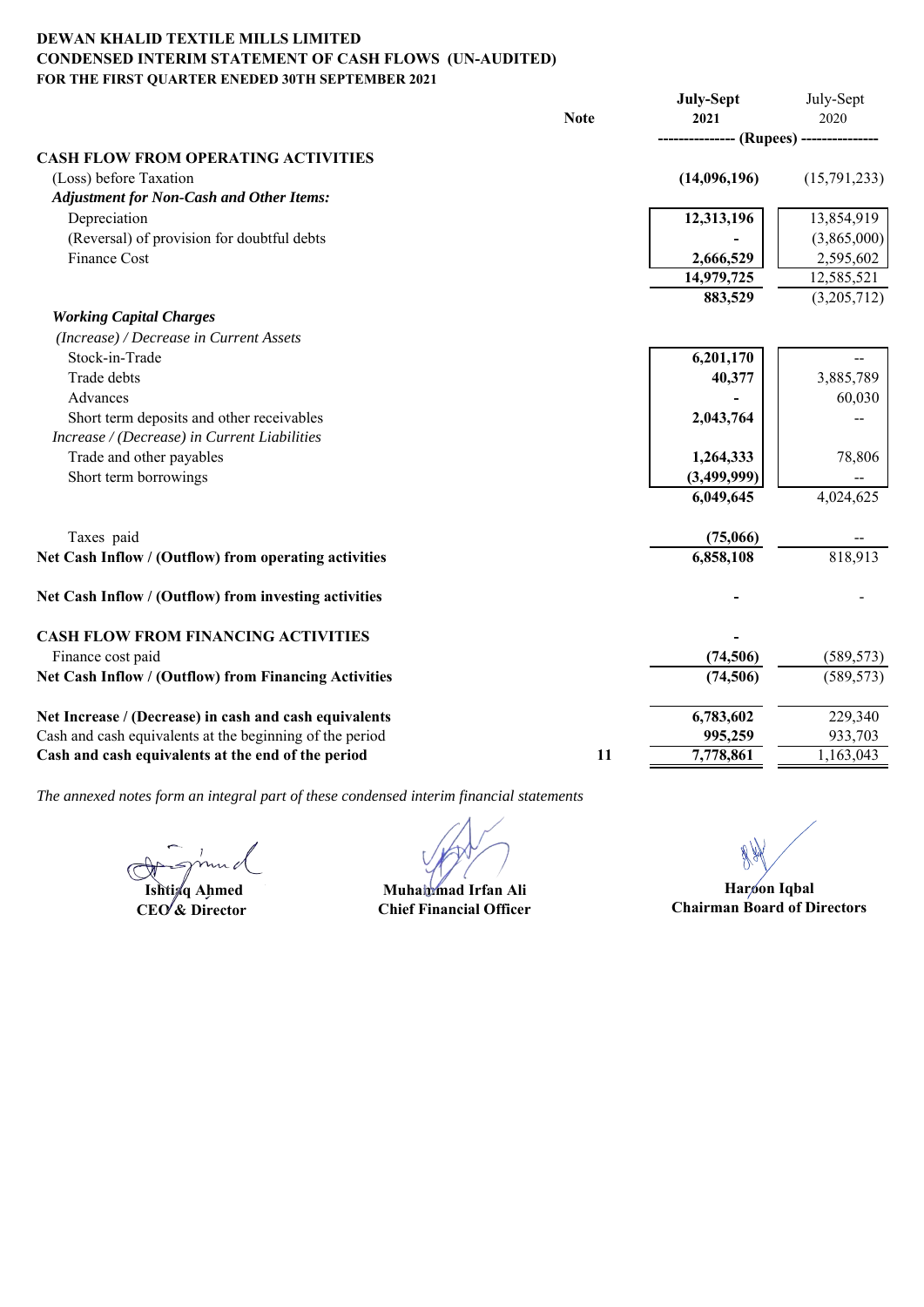#### **DEWAN KHALID TEXTILE MILLS LIMITED FOR THE FIRST QUARTER ENEDED 30TH SEPTEMBER 2021 CONDENSED INTERIM STATEMENT OF CHANGES IN EQUITY (UN-AUDITED)**

|                                                                                     |                                              | <b>Revenue Reserves</b>   |                              | <b>Capital Reserves</b>                                            |                 |  |
|-------------------------------------------------------------------------------------|----------------------------------------------|---------------------------|------------------------------|--------------------------------------------------------------------|-----------------|--|
|                                                                                     | Issued,<br>subscribed and<br>paid-up capital | General<br><b>Reserve</b> | Accumulated<br><b>Losses</b> | <b>Revaluation</b><br>Surplus on<br>property, plant &<br>equipment | <b>Total</b>    |  |
|                                                                                     |                                              |                           | (Rupees)                     |                                                                    |                 |  |
| Balance as on 1 July 2020                                                           | 96,107,590                                   | 135,000,000               | (773, 468, 575)              | 411, 343, 336                                                      | (131, 017, 649) |  |
| Total comprehensive (loss) for period                                               |                                              |                           |                              |                                                                    |                 |  |
| (Loss) for the period                                                               |                                              |                           | (12,707,481)                 |                                                                    | (12,707,481)    |  |
| Other comprehensive income for the period                                           |                                              |                           |                              |                                                                    |                 |  |
|                                                                                     |                                              |                           | (12,707,481)                 |                                                                    | (12,707,481)    |  |
| Transfer to accumulated loss in respect of<br>incremental depreciation - net of tax |                                              |                           | 7,549,874                    | (7,549,874)                                                        |                 |  |
| Balance as on 30, September 2020                                                    | 96,107,590                                   | 135,000,000               | (778, 626, 182)              | 403,793,462                                                        | (143, 725, 130) |  |
| Balance as on July 01, 2021                                                         | 96,107,590                                   | 135,000,000               | (789, 144, 410)              | 381,143,840                                                        | (176,892,980)   |  |
| Total comprehensive (loss) for period                                               |                                              |                           |                              |                                                                    |                 |  |
| (Loss) for the period                                                               |                                              |                           | (11,511,974)                 |                                                                    | (11,511,974)    |  |
| Other comprehensive income for the period                                           |                                              |                           |                              |                                                                    |                 |  |
|                                                                                     |                                              |                           | (11,511,974)                 |                                                                    | (11,511,974)    |  |
| Transfer to accumulated loss in respect of                                          |                                              |                           |                              |                                                                    |                 |  |
| incremental depreciation - net of tax                                               |                                              |                           | 6,649,291                    | (6,649,291)                                                        |                 |  |
| Balance as on 30, September 2021                                                    | 96,107,590                                   | 135,000,000               | (794, 007, 093)              | 374,494,549                                                        | (188, 404, 954) |  |

 $m$ 叉

**Ishtiaq Ahmed Haroon Iqbal Muhammad Irfan Ali Chief Financial Officer**

**CEO & Director Chairman Board of Directors**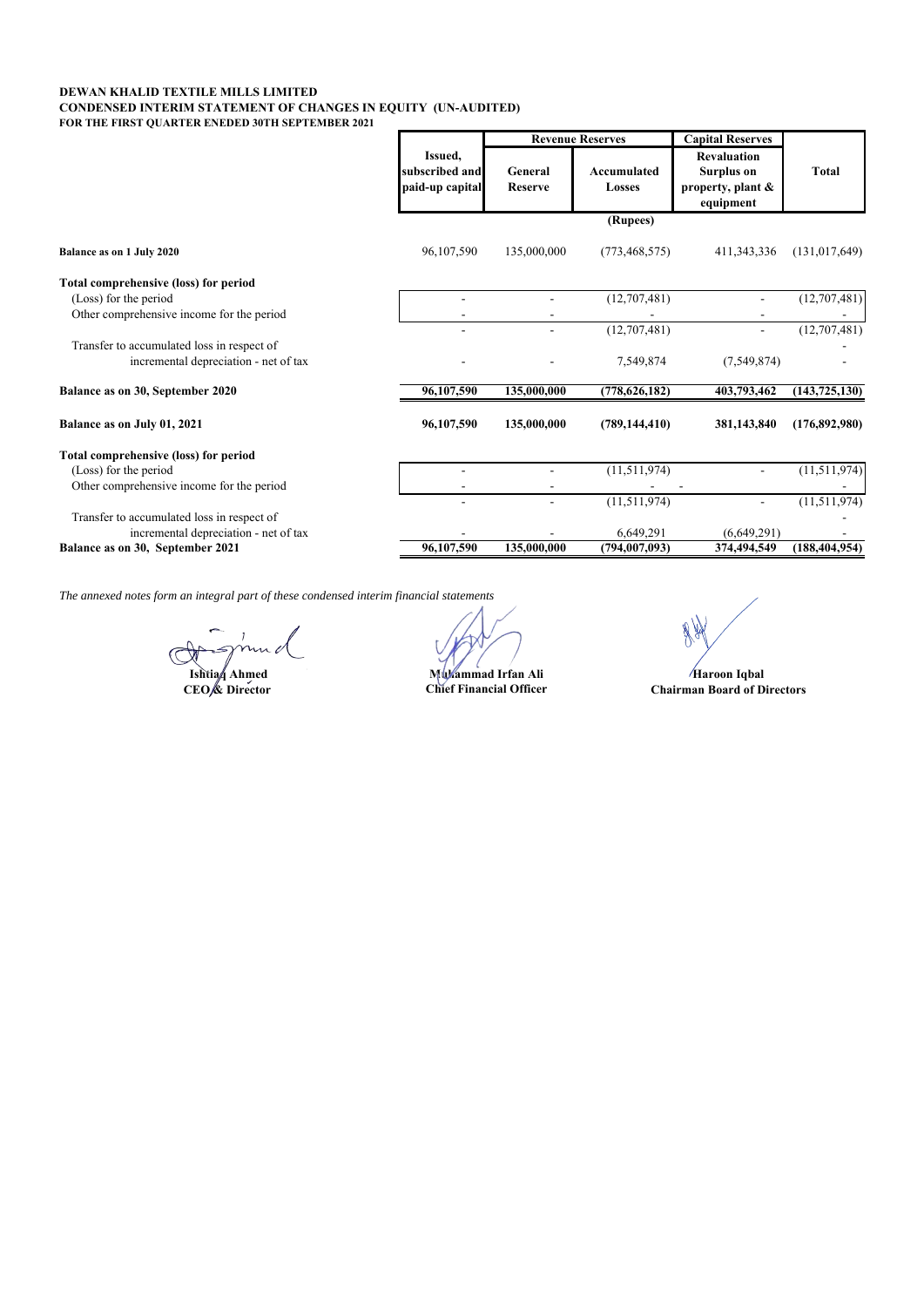### **DEWAN KHALID TEXTILE MILLS LIMITED NOTES TO THE CONDENSED INTERIM FINANCIAL STATEMENTS (UN-AUDITED) FOR THE FIRST QUARTER ENEDED 30TH SEPTEMBER 2021**

# **1 CORPORATE INFORMATION**

**Dewan Khalid Textile Mills Limited** (the Company) was incorporated in Pakistan, as a public limited company on April 03, 1978, under the Companies Act, 1913 (Now the Companies Acts, 2017) and its shares are listed in Pakistan Stock Exchange Limited. The registered office of the company is located at 3-A, Lalazar, Beach Hotel Road, Karachi, Pakistan; while its manufacturing facilities are located at G-11, S.I.T.E., Kotri, Sindh, Pakistan. The Principal activity of the Company is trading, manufacturing and sale of yarn, however operations are suspended since August, 2016.

# **<sup>2</sup> GOING CONCERN ASSUMPTION**

These condensed interim financial statements of the company for the period ended 30th September 2021 reflect that company has sustained a net loss after taxation of Rs.11.512 million (2021: Rs.45.875 million) and as of that date company has negative reserves of Rs.659.007 million which have resulted in negative equity of Rs.188.405 million. Further the company's short term borrowing facilities have expired and not been renewed. Company defaulted in repayment of its restructured liabilities due to liquidity crunch faced by the Company and adverse factors being faced by the overall textile industry in the country and working capital constriants faced by the company as a result the Company, for the time being, has suspended its manufacturing operations since August 2016. Accordingly, the entire restructured liabilities along with markup eligible for waiver have become immediately repayable. These conditions indicate the existence of material uncertainty which may cast significant doubt about the company's ability to continue as a going concern, therefore the company may not be able to realize its assets and discharge its liabilities during the normal course of business.

These condensed interim financial statements have been prepared on going concern assumption as the Company approached its lenders for further restructuring of its liabilities which is in process. Company is hopeful that such restructuring will be effective soon and will further streamline the funding requirements of the Company which will ultimately help the management to resume the operations with optimum utilization of production capacity. As the conditions mentioned in the foregoing paragraph are temporary and would reverse therefore the preparation of the condensed interim financial statements using going concern assumption is justified.

#### **3 BASIS OF PREPARATION**

- **3.1** These condensed interim financial statements of the Company have been prepared in accordance with the accounting and reporting standards as applicable in Pakistan for interim financial reporting. The accounting and reporting standards applicable in Pakistan for interim financial reporting comprise of International Accounting Standard (IAS) 34, "Interim Financial Reporting", issued by the International Accounting Standards Board (IASB) as notified under the Companies Act, 2017 and provisions of and directives issued under the Companies Act, 2017. Where provisions of and directives issued under the Companies Act, 2017 differ from the requirements of IAS 34, the provisions of and directives issued under the Companies Act, 2017 have been followed.
- **3.2** These condensed interim financial statements do not include all the information and disclosures required in the annual audited financial statements, and should be read in conjunction with the Company's annual audited financial statements for the year ended 30 June 2021.

#### **4 SIGNIFICANT ACCOUNTING POLICIES AND ESTIMATES**

**4.1** The accounting policies and methods of computation adopted and applied in the preparation of these condensed interim financial statements are consistent with those followed in the preparation of the Company's annual financial statements for the year ended 30 June 2021.

#### **4.2 Application of new and revised International Financial Reporting Standards**

#### **4.2.1 Standards, amendments to standards and interpretations becoming effective during the period**

There are certain new standards, amendments to existing standards and new interpretations on approved accounting standards that became effective during the period and are mandatory for accounting periods of the Company beginning on or after July 01, 2021 but are considered not to be relevant or not to have any material effect on the Company's operations and are, therefore, not disclosed in these condensed interim financial statements.

#### **4.2.2 Standards, amendments to standards and interpretations becoming effective in future periods**

There are certain new standards, amendments to standards and interpretations that will became effective in future accounting periods but are considered not to be relevant or not to have any material effect on the Company's operations and are, therefore, not disclosed in these condensed interim financial statements.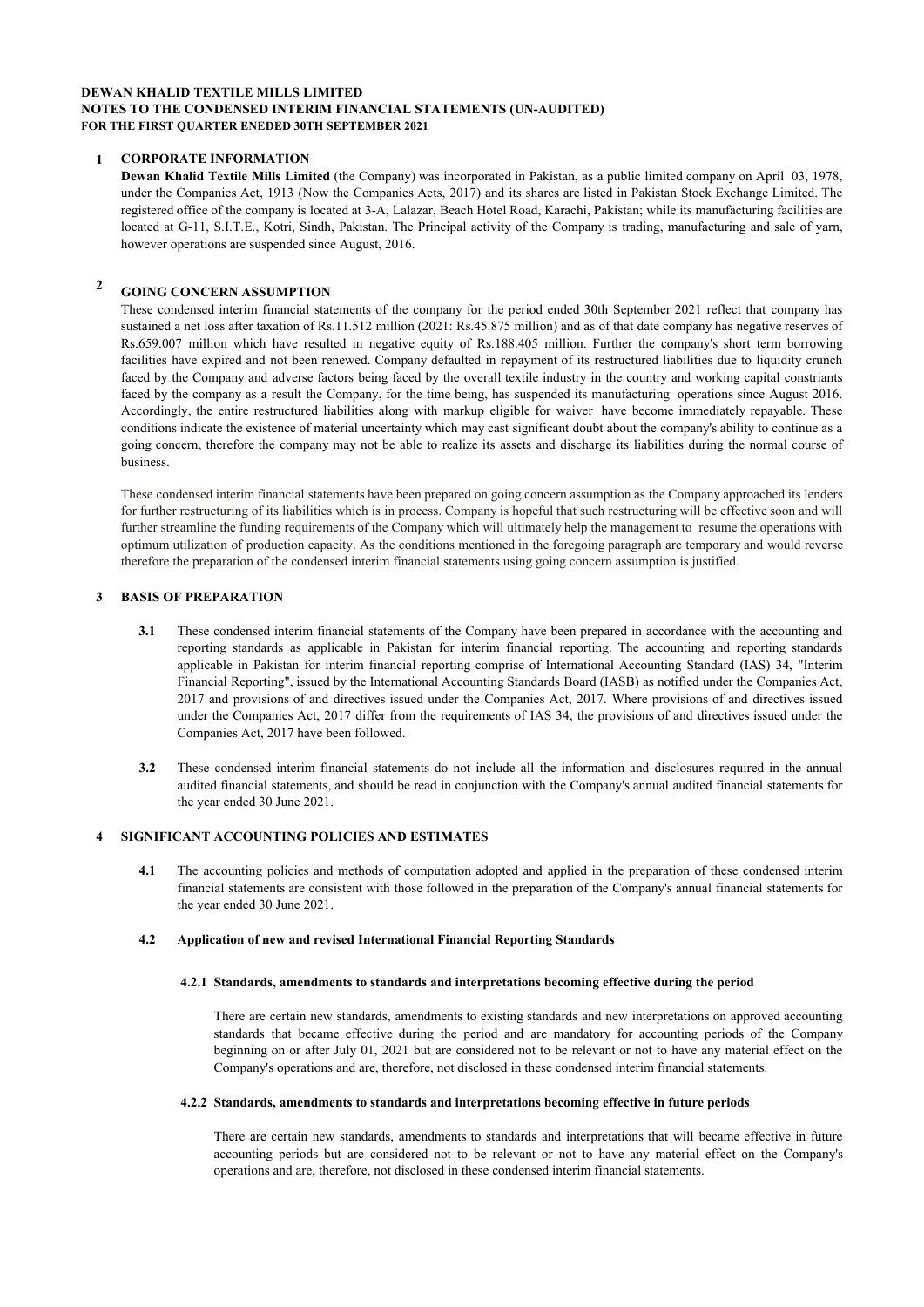#### **5 ACCOUNTING EXTIMATES, JUDGEMENTS AND FINANCIAL RISK MANAGEMENT**

- **5.1** The preparation of these condensed interim financial statements in conformity with approved accounting standards requires management to make estimates, assumptions and use judgments that affect the application of policies and reported amounts of assets and liabilities and income and expenses. Estimates, assumptions and judgments are continually evaluated and are based on historical experience and other factors, including reasonable expectations of future events. revision to accounting estimates are recognized prospectively commencing from the period of revision.
- **5.2** Judgements and estimates made by management in the preparation of these condensed interim financial statements are the same as those that were applied to the financial statements as at and for the year ended June 30, 2021.
- **5.3** The Company's financial risk management objectives and policies are consistent with those objectives and policies which were disclosed in the financial statements of the Company for the year ended June 30, 2021

|                         | (Un-Audited)<br><b>July-Sept</b><br>2021 | (Audited)<br>June 30,<br>2021 |
|-------------------------|------------------------------------------|-------------------------------|
| <b>RESERVES</b><br>6    | ----------                               | (Rupees) --------------       |
| <b>Revenue reserves</b> |                                          |                               |
| General reserves        | 135,000,000                              | 135,000,000                   |
| Accumulated losses      | (794, 007, 093)                          | (789, 144, 410)               |
|                         | (659,007,093)                            | (654, 144, 410)               |

# **7 CONTINGENCIES AND COMMITMENTS**

There has been no significant change in the contingencies and commitments since the last audited financial statements for the year ended June 30, 2021.

|   |     |                                         |              | <b>July-Sept</b><br>2021 | June 30,<br>2021 |
|---|-----|-----------------------------------------|--------------|--------------------------|------------------|
|   |     |                                         | <b>Notes</b> | (Rupees)                 |                  |
| 8 |     | <b>PROPERTY, PLANT &amp; EQUIPMENTS</b> |              |                          |                  |
|   |     | <b>Operating Fixed Assets</b>           | 8.1          | 553,735,156              | 566,048,352      |
|   |     |                                         |              | 553,735,156              | 566,048,352      |
|   | 8.1 | <b>Operating Fixed Assets</b>           |              |                          |                  |
|   |     | Opening written down value              |              | 566,048,352              | 621,468,028      |
|   |     | Additions during the period / year      |              |                          |                  |
|   |     | Depreciation during the period / year   |              | (12,313,196)             | (55, 419, 676)   |
|   |     | Closing written down value              |              | 553,735,156              | 566,048,352      |
| 9 |     | <b>LONG TERM INVESTMENT</b>             |              |                          |                  |

| Investment in associate    |     |       |
|----------------------------|-----|-------|
| Dewan Salman Fibre Limited | --- | $- -$ |
|                            |     |       |

**9.1** Associate is an entity over which the Company has significant influence but no control. Company's investee company is considered to be its associate by virtue of common directorship, member of yousuf dewan companies and its ownership interest of 8.81% in investee company.

#### **9.2 Investment in Dewan Salman Fibre Limited - at equity method**

| Number of shares held             | 32,279,849 | 32,279,849 |
|-----------------------------------|------------|------------|
| Cost of investment (Rupees)       | 40,000,000 | 40,000,000 |
| Fair value of investment (Rupees) | 28,406,267 | 28,406,267 |
| Ownership interest                | 8.81%      | $21\%$     |

**9.3** Investment in associated company was made in accordance with the requirement of then effective Companies Ordinance, 1984. As the Company's share of losses exceed its interest in the associate, the Company has discontinued recognising its share of further losses. Market value is based on last available quoted price as of February 19, 2018.

The Company vide its Board Resolution dated April 26, 2021 has approved to sell the investment of shares 32,279,849 in associate namely Dewan Salman Fibre Limited at a Price of Rs. 1/ per share. The share selling price has approved by the Board of Directors because of suspension of trading of shares of DSFL at Pakistan Stock Exchange. The approved share